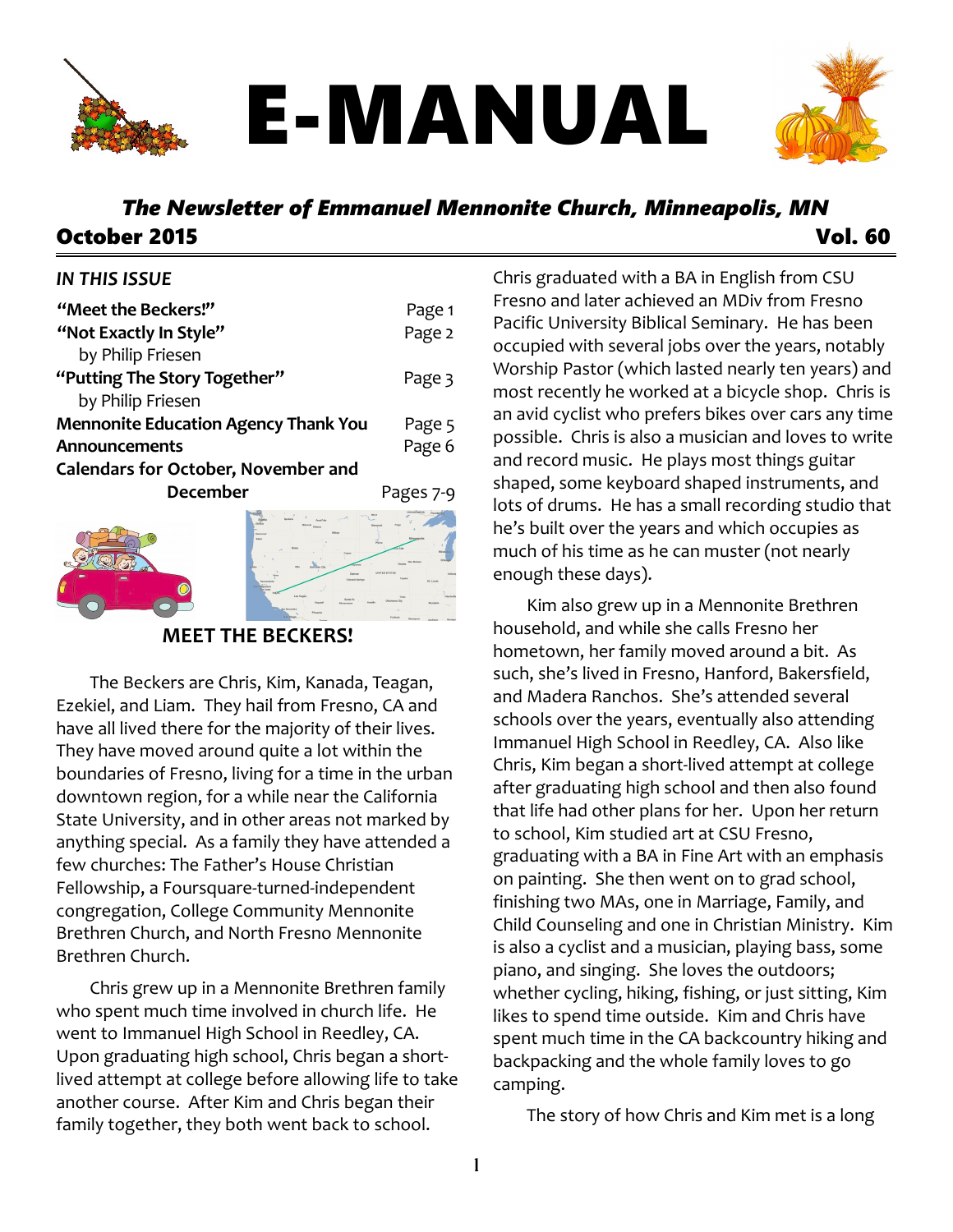and complicated one. Their lives were intertwined for years before finally connecting at Fig Garden Bible Church, a Mennonite Brethren church they both attended for a while before they were married. The long and complicated connections between these two families are as follows: As is generally the case with those of Mennonite background, the Beckers (Chris's family) and the Kliewers (Kim's family) knew each other. Both were involved in the beginnings of College Community Mennonite Brethren Church in Clovis, California (a community connected to Fresno). Chris's dad went to Mennonite Brethren Biblical Seminary and during that time he and Chris's mom led the youth group at College Community Church. Kim's parents were in this youth group. Kim's grandpa (and later her dad as well) worked for an auto parts company that was frequented by Chris's dad. Chris played in a band with Kim's brother. While Chris and Kim both spent time at the same high school, and they both were acquainted with each other there, they didn't spend much time hanging out at that time. They had mutual friends and often had common activities, but the spark was yet to be ignited. It was not until years later that they finally began their relationship together at Fig Garden Bible Church.

The Becker family numbers six. Kanada is the oldest, is twenty-one years old, and is currently living in Rohnert Park, CA while she finishes her last year at Sonoma State University. She is majoring in anthropology with a minor in environmental studies. She enjoys drawing and the outdoors.

Teagan is sixteen years old, a junior in high school, and is far and away the most outgoing and social of the Beckers. She likes people. She also enjoys various sports activities including volleyball and loves to spend time with friends.

Zeke is fourteen years old and a freshman in high school. He is a musician and, like his dad, plays most things guitar shaped. Music takes up most of his free time, but he also enjoys cycling.

Liam is the youngest at eleven years old and is in the sixth grade. He loves playing games on the computer, fishing, and cycling. One of his most recent passions is riding tandem with his dad.

The Beckers are excited to see what God has in store for them in Minnesota. Accepting the call to co-pastor at Emmanuel Mennonite Church is a big step for Chris and Kim and the rest of the family. Life is certainly a journey and this leg of the journey is a new and adventurous time for this family. They are looking forward to all that the Twin Cities has to offer.

# **NOT EXACTLY IN STYLE**

By Philip Friesen

My mother was embarrassed. Surely the teachers at school would imagine her to be a lazy and careless person. Perhaps she had been a little drunk, when she stitched the sloppy patches on the knees of my farmer bib overalls. But that was the best her arthritic hands could do.

Sometimes I went home from school to give lunch to mother when Dad was working. At other times I brought my lunch to school, and Mom kept her lunch ready next to her bed. Once the school principal saw me come in late and called me into his office. "Did your mother drop you off late today?" he said. "I had to walk," I replied. "How far is your house?" "One half mile," I said. "I see," he replied. "You can go back to class."

Those walks home in winter required warm clothing. "Long stocking kid," the other boys jeered when they saw my underwear suspended with garters in gym class. "Dress for the weather, not the style," mother drilled into my head. Ouch!

A few years later in grade 7 at a new school I never noticed that my brother and I were the only boys with farmer bib overalls. Such things were not important to us. But mother noticed and made us switch to blue jeans. That was a loss for me because the bib had a place for a pencil. Pencils were more useful than fashionable pants. Years later when at Northwestern University in grad school, I noticed that expensive jeans with knee patches had become popular. What insensitivity! Things hurt all over again! I believe having that experience now helps me understand my Native American and black friends a little better.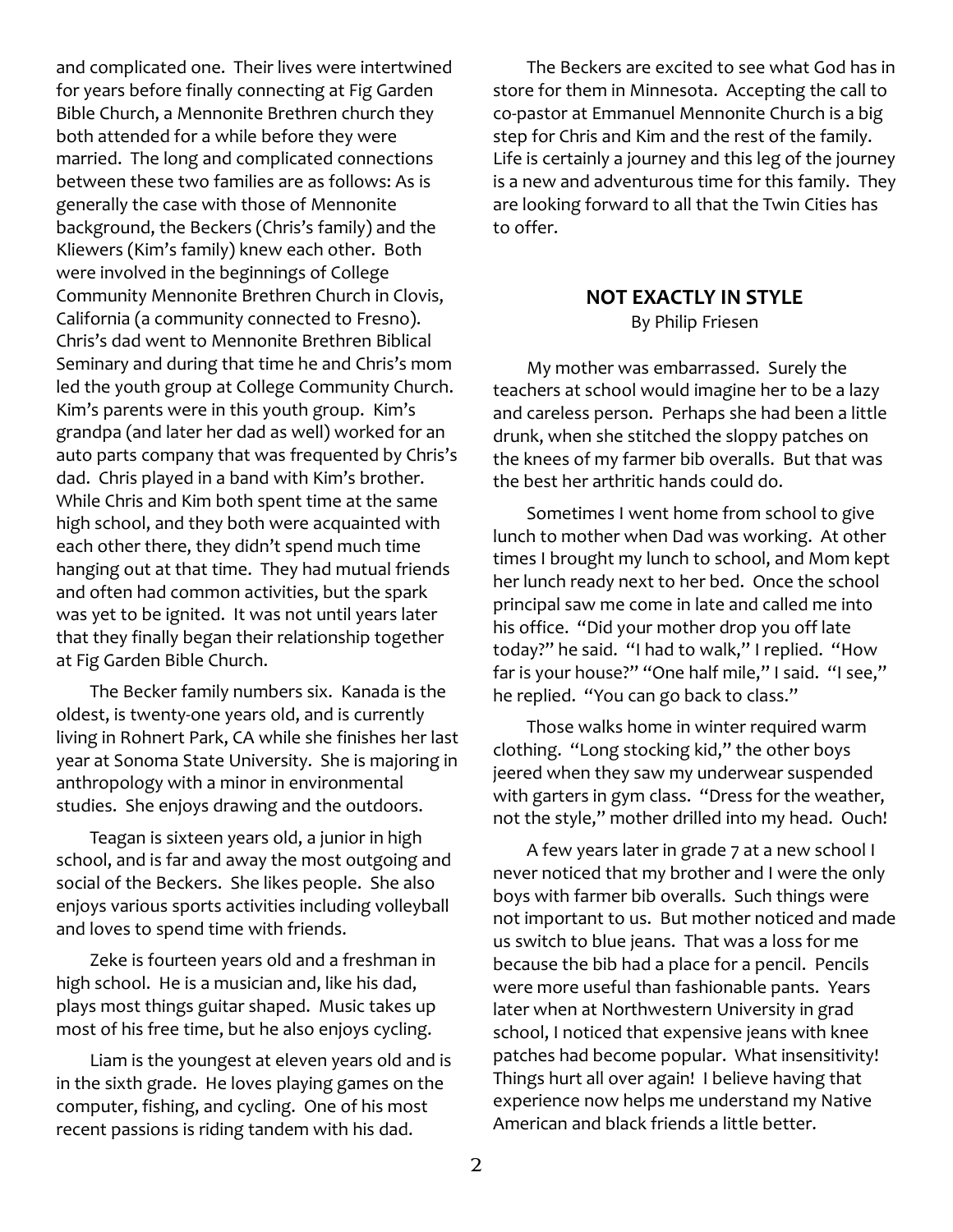#### FROM THE BEGINNING, GOD WAS THERE

I do not remember, but I can imagine the welcome I received at the church Dad pastored for almost nine years previous to my birth. I can only imagine the aunties lining up for their turn to help take care of me. After nine years of shared hunger and cold through the drought, dust, and grasshoppers of the great depression, the pastor and his invalid wife who stuck it out on a guaranteed salary of only \$5 a month were truly brother and sister in blood, sweat, and tears. Knowing how much I was wanted is no doubt the asset that took me through the trauma of growing up.

#### TAKE GOOD CARE OF MOTHER

The first telephone call of my life was made at the age of three or four when mother's crutches slipped and she fell. She coached me from her place on the floor as I climbed a chair, cranked the phone handle, and put the receiver to my ear. "Number please," someone said in a professional voice. Following mother's instructions I answered, "Please send someone to help my mommy." In a few minutes a group of men came to pick mom off the floor.

Besides worrying about her reputation at school, mother was afraid that child welfare might take her children away. No, we weren't on welfare, but Dad had recently experienced a period of serious hospitalization and had only begun work again. Just how would such a crippled woman care for two preschool boys and a baby sister? As time went on, we children took care of her as much as she did of us.

#### HEARING FROM GOD

Probably at age 4 was the first time I heard God speak. Guests sat around our table for faspa (afternoon snack in Plaudeutsch). A plate of cookies passed from person to person, and each person took one. My brother and I were last. When my turn came, there were two cookies left on the plate, one twice the size of the other. We both knew the rules. Wait your turn and choose one. My first instinct was to grab the big one, but something told me to take the small one, and I listened. I left the large cookie for my 3 year old

brother. A murmur of surprise came from adults around the table, and I suddenly felt like crying, not from disappointment but from gratitude. It must have been the voice of God I heard.

In early elementary school, Betty was the prettiest and possibly the smartest girl in my class. Her dad was the local pharmacist. He had teased me once quite innocently, and I decided I didn't like him. One day mother told me that Betty's dad was on the county child welfare board, and it had probably been his influence that prevented our separation from mother and dad. Upon hearing this, I felt shame for all my negative feelings towards him. That was for me a lesson from God about judging other people.

According to the statistics on kids like me, I should have been arrested for something by age 15. If my story had played out today, one would expect drugs to be a problem in my life. But none of that happened. God's grace does not only rescue the fallen. God's grace keeps us from falling. That is my story.

Surely goodness and mercy will follow me all the days of my life, and I will dwell in the house of the Lord forever. Psalm 23:6



**PUTTING THE STORY TOGETHER** By Philip Friesen

#### OLD TESTAMENT CHRISTIANS

In 1977 Anne Benjamin visited Winnie Mandela in Brandfort, Orange Free State, where Winnie was confined to the ghetto (Anne Benjamin, Winnie Mandela, New York: Norton and Co. 1984 ). Anne drove to the imaginary line separating the races in that city, and visited Winnie on the other side of the line, both staying legal.

The Afrikaners who established the independent Boer republic, called Orange Free State, in 1854 were deeply religious and strongly Biblical people. Some of the settlers even wanted to include the Ten Commandments as part of the new constitution. Today we read the Biblical text through a different lens from theirs and wonder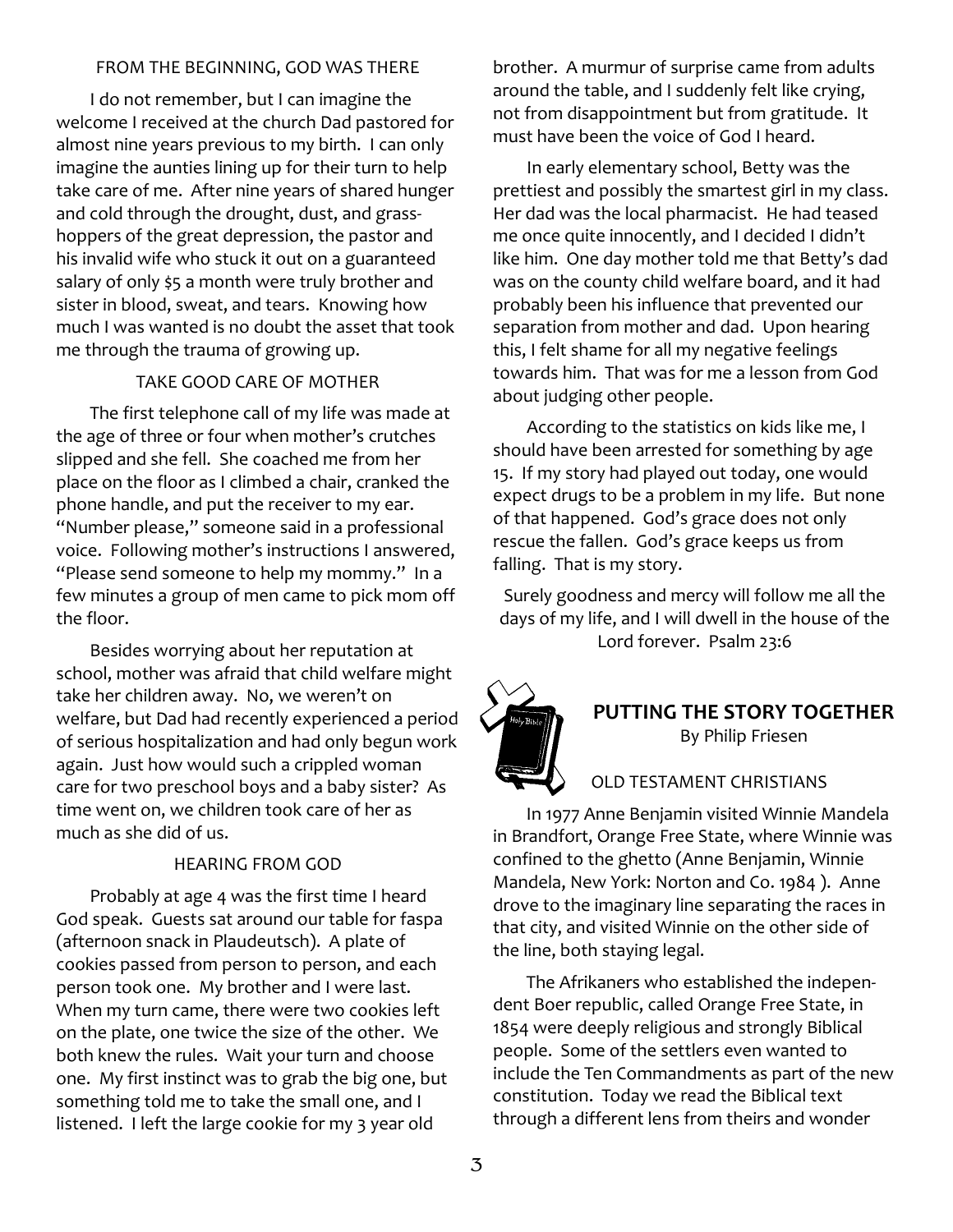how they could possibly miss what we believe we see. I suggest they represent a kind of Old Testament Christian who had not yet mastered the gospel of the New. When reading the Biblical story, they identified themselves with the conquest of Canaan without fully understanding the cross of Calvary, or connecting the dots of Old Testament history with the new. Following are a few dots that I believe need connecting in order to understand what the story, as an integral whole, reveals.

Before the conquest of Canaan in Egypt, the Hebrews were ghettoized. To the Egyptians, the word, Hebrew, meant savage, barbarous scum. That is why even Joseph, as prime minister, was not permitted to eat with any Egyptian, and 400 years later, this had not changed. The Hebrew's incubation as Yahweh's people took place in the womb of adversity from enslavement. It was the Exodus that cut the umbilical cord and birthed a new nation out of slavery for whom God made a place in Canaan as promised. Once established in Canaan, Israel needed a clear separation from its neighbors in order to confirm its own identity and prevent its natural absorption into the mindset of the neighborhood. Israel's education as a holy people would have to be in a separate school with a different curriculum.

For this purpose the former occupants would need to be evicted from the property. God had given these Canaanite tenants 400 years since Abraham to change their behavior before ordering their eviction, and by now the lease for them had run out (Genesis 15:16). If we apply this understanding to a white, privileged, immigrant, Christian group that sees itself as chosen by God and given special privilege, apartheid fits perfectly into the scheme, but this myopic perspective ignores the rest of the Biblical story.

God gave no command for Israel's segregation from other groups in the area, and the books of Judges and Samuel frequently reference other groups that intermingled with Israel. Moses told the Hebrews at Sinai they were to be a nation of priests (Exodus 19:6). It was not something they wanted to do. They would rather be kings like

Pharaoh. After generations of slavery, the natural shape of society for the Hebrews would be that of rulers and slaves. Had Moses claimed kingship over them, which would have been the normal policy for one in Moses' position, Israel would have replicated by imitation exactly what they had learned in Egypt.

With Abraham, the idea that Israel could become a blessing to the nations had been planted in the national subconscious (Genesis 12:3). The idea reappeared in a new stage of gestation when Moses proclaimed a new nation of priests who would have no king but Yahweh. Then after centuries of further incubation, the captivity in Assyria and Babylon produced the clear articulation of this vision in the writings of Isaiah, the vision that Israel would be a light to all the nations. The trauma of captivity, first to Assyria and then to Babylon, resulted in a more mature understanding of Israel's identity and call in line with God's revealed purpose. This understanding continued to flower in the writings of all the prophets who followed Isaiah.

Another consequence of the exile was Israel's hope for a Messiah, but when Messiah came the Jews stumbled over the cross. The imperial, domineering, colonialist mindset of the Pharaohs was the one thing from which they still needed to be weaned. Here is the application to southern Africa and everywhere else, in fact. The church, as much as the Jew, still does not understand the cross or submit to it. I do not mean the practitioners of apartheid did not believe in the cross. The cross was the theoretical center of religious practice, but it had little application outside the privileged group. For them, Jesus was the great high priest of their religion, but not king of the world with equal citizenship among all peoples. With this mindset they would read a text like Galatians 3:28 (In Christ there is neither Jew nor Gentile, slave nor free, male nor female) as personal religion and see nothing more. In politics the imperial spirit continued to reign.

The cross had profound political impact, something seldom recognized. Jesus was declared "King of the Jews" first by the people who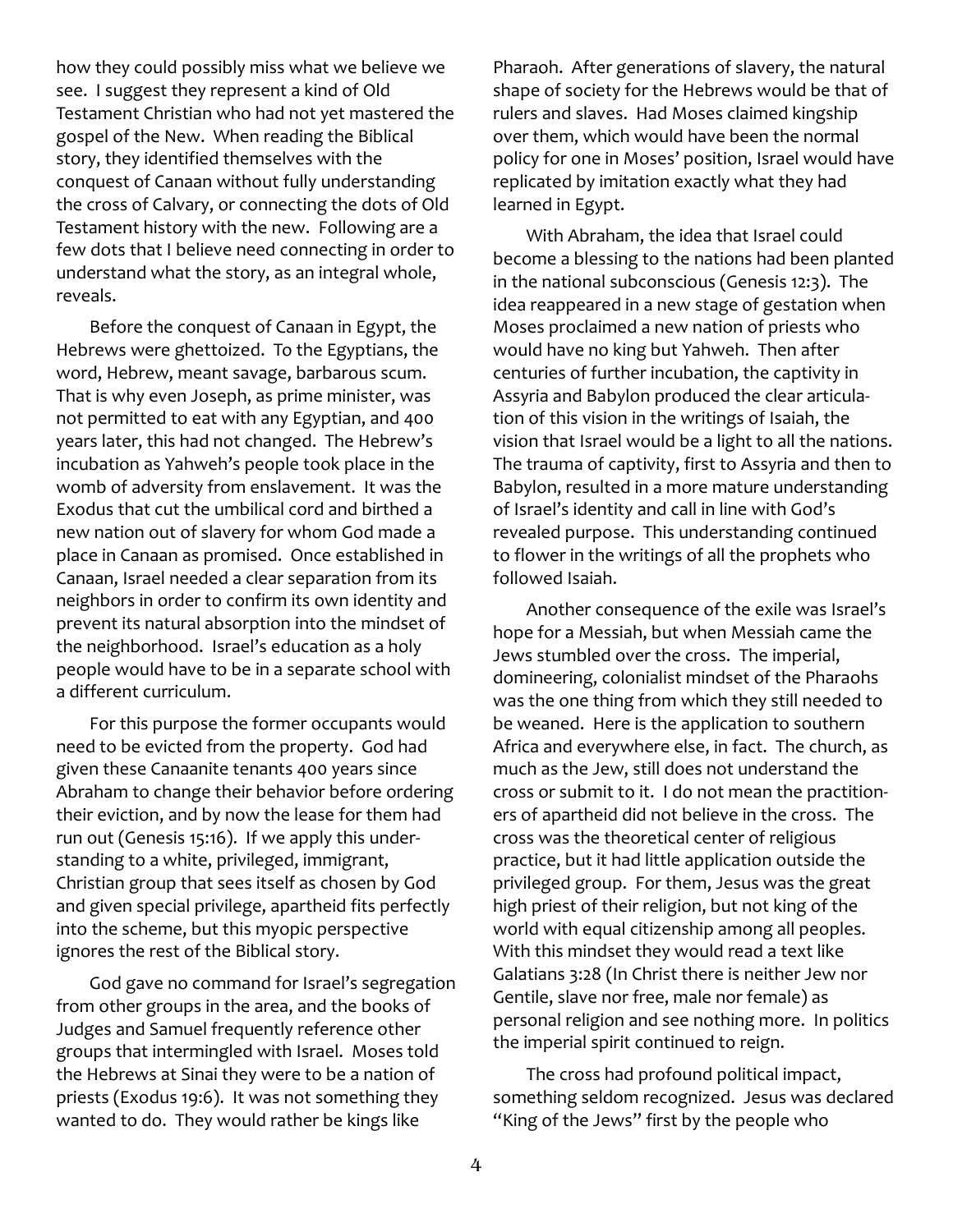escorted his donkey ride into Jerusalem, and then officially ratified by Pontius Pilate. This happened when Pilate placed a notice on the cross, "Jesus of Nazareth, King of the Jews." While intended in jest to humiliate the Jews, Pilate's declaration was still an official government act that Pilate assumed would have no meaning after Jesus died. The resurrection turned the tables on Pilate. Before he died the King on the cross forgave his country's enemies (Luke 23:34), and this forgiveness was not merely an expression of personal niceness. Every word a king speaks in public is official and political, and it should not surprise us to discover that the first two recorded Gentile converts were Roman soldiers (Matthew 27:54, Mark 15:44, Acts 10), not counting the Ethiopian eunuch who was possibly Jewish. When this reality dawned upon Paul, he became the apostle to the Gentile world and wrote Galatians.

If we make the application to southern Africa, the role of Isaiah's suffering servant who brings reconciliation has in contemporary times been played by the African church. Like their Lord, these brothers and sisters both refused to bend while at the same time refusing to hate their persecutors, absorbing in their own flesh the wrath of the devil and defeating him. Whatever degree of reconciliation has come about between races since apartheid has happened because of the cross they have carried.

Once the cross informs our vision, then we can see clearly the trajectory of revelation that travels from the vision of Genesis 12, to the ideals of Isaiah's suffering servant, Israel, to the Messiah and the inclusive theology of Paul. It is not God who needed the sacrifice of Jesus, but rather the guilty human heart, which is the place from which evil comes, as Jesus described it (Matthew 12:34- 35, 15:19, Mark 7:21). The original proclamation of Genesis, "You will surely die," has been nullified by the cross, and when the crucified Jesus is Lord of ALL, both of religion and politics, then the reconciliation of the world can happen. He is the fulcrum over which all proper interpretation moves. In him alone we understand our origins and know our destiny as one people of God through Christ.



August 7, 2015

Dear Friends of Mennonite education:

Thank- you . . . for your support of Mennonite education. Because of your gifts and the support of many other friends of Mennonite education — 13,589 students received an opportunity to grow in faith at one of our Mennonite educational institutions last year.

Mennonite education is raising Christ followers, difference embracers, rigorous learners, peace seekers, community builders and service givers. Mennonite Church USA convention in July was a time for MEA and the Mennonite higher education institutions to connect with past, current and future students and to see their impact on the church. Alumni, current students, faculty and staff of these institutions were active in all areas of convention from the exhibit hall to seminars to worship services at leadership levels and as participants.

Each school emulated the six distinctives throughout the week in many ways. *Hesston College* challenged students that through Christ they might "be greater than," building *Christ followers*. *AMBS* alumna, Cyneatha Millsaps, spoke during youth and adult worship encouraging attendees to learn each other's stories, a way to become *difference embracers*. *Bluffton University* journalism students were *rigorous learners* as they gathered and reported the daily happenings in the convention's *Daily Newssheet*. Seminars on restorative justice and trauma healing led by *EMU* taught participants to be *peace seekers*. *Goshen College's* coffee house drew people together as *community builders*. *Bethel College's* \$500 award to a service organization showed that being a *service giver* is important.